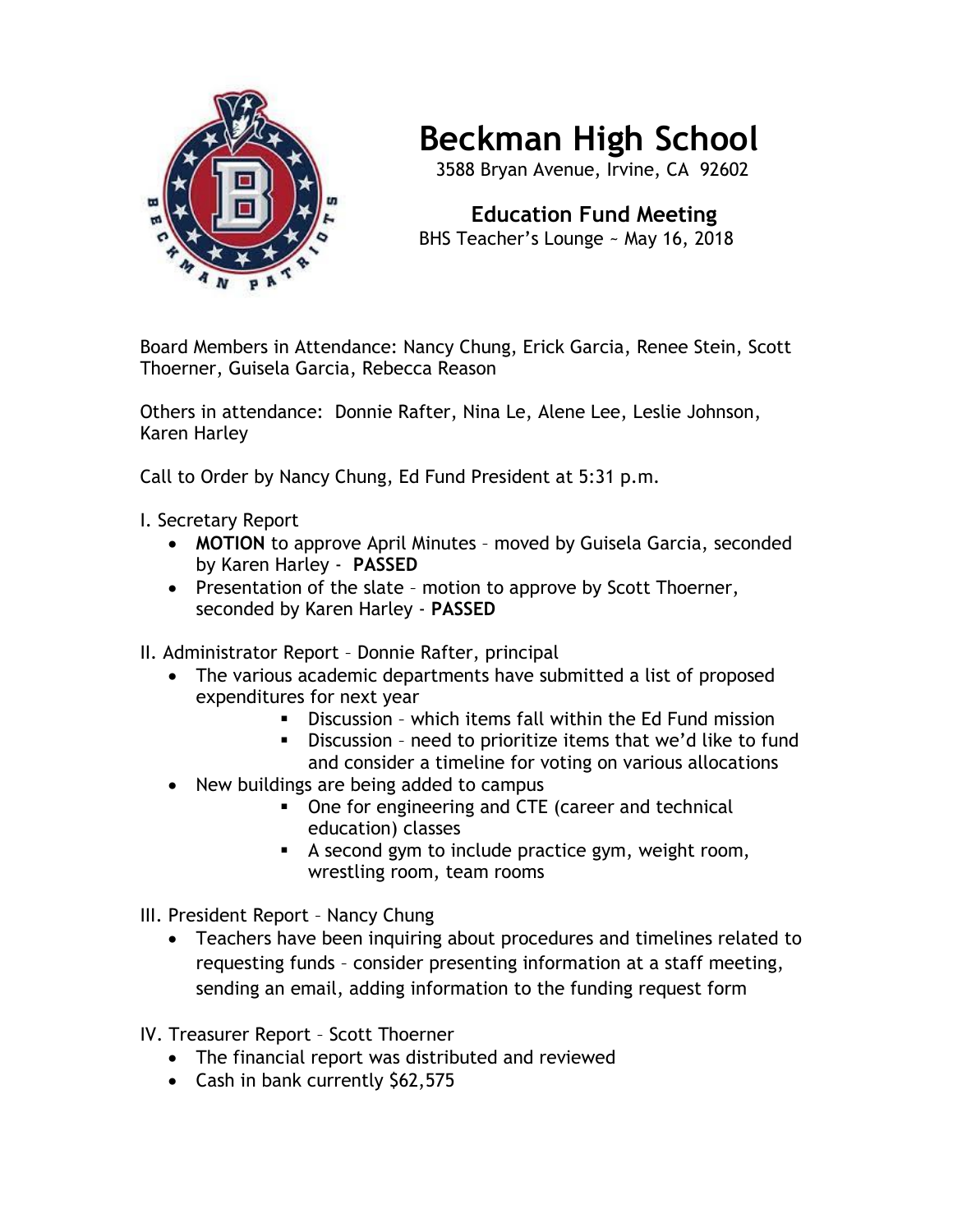- Discussion fundraising in many parent organizations has been declining and that needs to be taken into account as we make plans for next year's allocation priorities
- V. Allocations Report Mojgan Zadeh and Shirin Noorani
	- Funding request
		- o Stephen McGill, social science teacher
		- $\circ$  \$100 to purchase a gift card for a speaker who will give advice to the AP World History students about how to successfully answer essay questions on the AP test
		- o **MOTION** to allocate \$100 for a gift card moved by Erick Garcia, seconded by Rebecca Reason – **PASSED**
	- Funding request
		- $\circ$  From the English department
		- $\circ$  \$10,500 for a software program NoRedlnk to be used to assist with grammar instruction and essay editing
		- o **MOTION** to allocate up to \$11,000 for NoRedInk moved Renee Stein, seconded by Karen Harley – **PASSED**
- VI. Publicity Report Guisela Garcia
	- o Plan to submit information about Ed Fund and PTO to the Orchard Hills and Pioneer newlsetters
	- o Plan to send Blackboard messages prior to registration to promote the fall pledge drive
	- o Create a poster to display at registration
	- o Consider creating an Ed Fund logo
	- o Consider ordering logo shirts for Ed Fund board members
	- $\circ$  Consider having a raffle tickets could be earned by making a pledge and/or liking our Facebook page
		- **Consider having the raffle prize at the registration table to** attract attention

VII. New Business

 We will have an additional meeting this year to discuss funding priorities, the fall pledge drive, and the silent auction fundraiser

VIII. Adjourned 7:02 p.m.